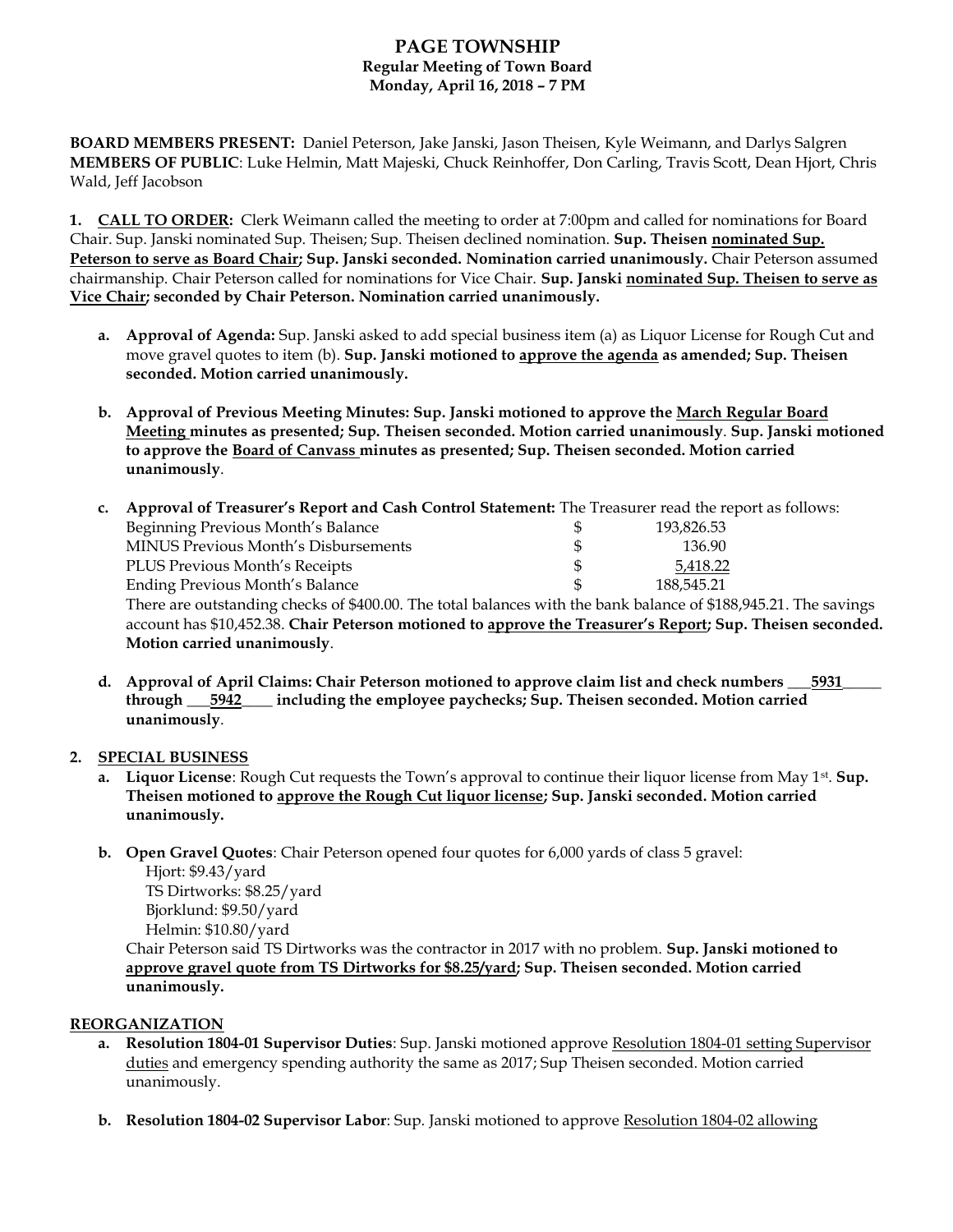Supervisors to provide labor to the Town; Sup. Theisen seconded. Motion carried unanimously.

- **c. Park Advisory Committee Membership**: Chair Peterson motioned to appoint Sup. Janski, Sup. Theisen, and Clerk Weimann; Sup. Janski seconded. Motion carried unanimously.
- **d. Resolution 1804-03 2018-19 Fee Schedule**: Clerk Weimann reported that faxes were removed since the fax machine is no longer available. Tobacco permits are no longer required since the Township doesn't do anything and the County doesn't need sign-off. Discussion of hall rental rates. Sup. Janski would like discussion with TBC about storage spaces. **Chair Peterson motioned to approve Resolution 1804-03 setting the 2018-19 fee schedule as amended to remove tobacco, increase hall rental to \$40/\$75, equalize field and driveway permit costs at \$45 with price check for swing-away mailbox supports (mailbox cost on permit application); Sup. Theisen seconded. Motion carried unanimously.**
- **e. Resolution 1804-04 Bank Signatories**: Clerk Weimann said that the Chair and Vice Chair are generally the signers at First National Bank of Milaca. Sup. Theisen will take over signing authority. Chair Peterson motioned to approve Resolution 1804-04 setting bank signatories; Sup. Janski seconded. Motion carried unanimously.
- **f. Official Newspaper and Posting Locations**: Chair Peterson motioned to continue using the Mille Lacs Union-Times and posting at Broberg's Country Store; Sup. Janski seconded. Motion carried unanimously.
- **g. Legal Services**: Sup. Theisen motioned to keep Couri and Ruppe; Sup. Janski seconded. Motion carried unanimously.

# **3. OLD BUSINESS**

- **a. Road Abandonment: 170th Avenue revert to Lakin Township**: No action.
- **b. Mailbox and Driveway Ordinance**: No action.
- **c. Perimeter Frost Footing Ordinance**: No action.

### **NEW BUSINESS**

- **a. Road Report:** Snow removal has been ongoing.
- **b. 155th Ave MMR**: Landowners sent a follow-up letter regarding their concern that the MMR was not being adequately maintained. Sup. Janski said that substantial progress in making the MMR passable to vehicle traffic should be made this year. Chair Peterson said that the full <sup>3/4</sup> mile wouldn't be possible in 2018 perhaps in 2019. Sup. Janski would like to provide a copy of the MMR resolution to the landowners. Sup. Theisen agreed that the resolution should be sent with a short letter stating that the issue is being addressed and budget constraints mean that not all of the work can be completed in a single year. **Sup. Theisen motioned for the Clerk to draft a response and include a copy of the MMR resolution; Sup. Janski seconded. Motion carried unanimously**.
- **c. Park Habitat Restoration**: Clerk Weimann reported that three quotes were received and requested Board authorization to enter negotiations for a contract with PrairieScapes as the lowest qualified quote. Sup. Janski recommended provide authorization to also pursue a contract with the second lowest vendor. **Chair Peterson motioned to authorize Clerk Weimann to enter negotiation with PrairieScapes for the CPL-funded habitat restoration project; Sup. Theisen seconded. Motion carried unanimously** (Sup. Janski abstained).
- **d. Data back-up**: Clerk Weimann said that currently all data is backed up on a USB drive that is getting full. Would like to have some offsite storage options. Chair Peterson recommended purchasing a solid state back up drive and have two copies. **Sup. Theisen motioned to authorize purchase of two terabyte drives one to stay at the Hall and one to stay with the Clerk; Sup. Janski seconded**. **Motion ca**rried unanimously.
- **e. Township Website and email List**: Clerk Weimann would like to pursue an independent website and to use a